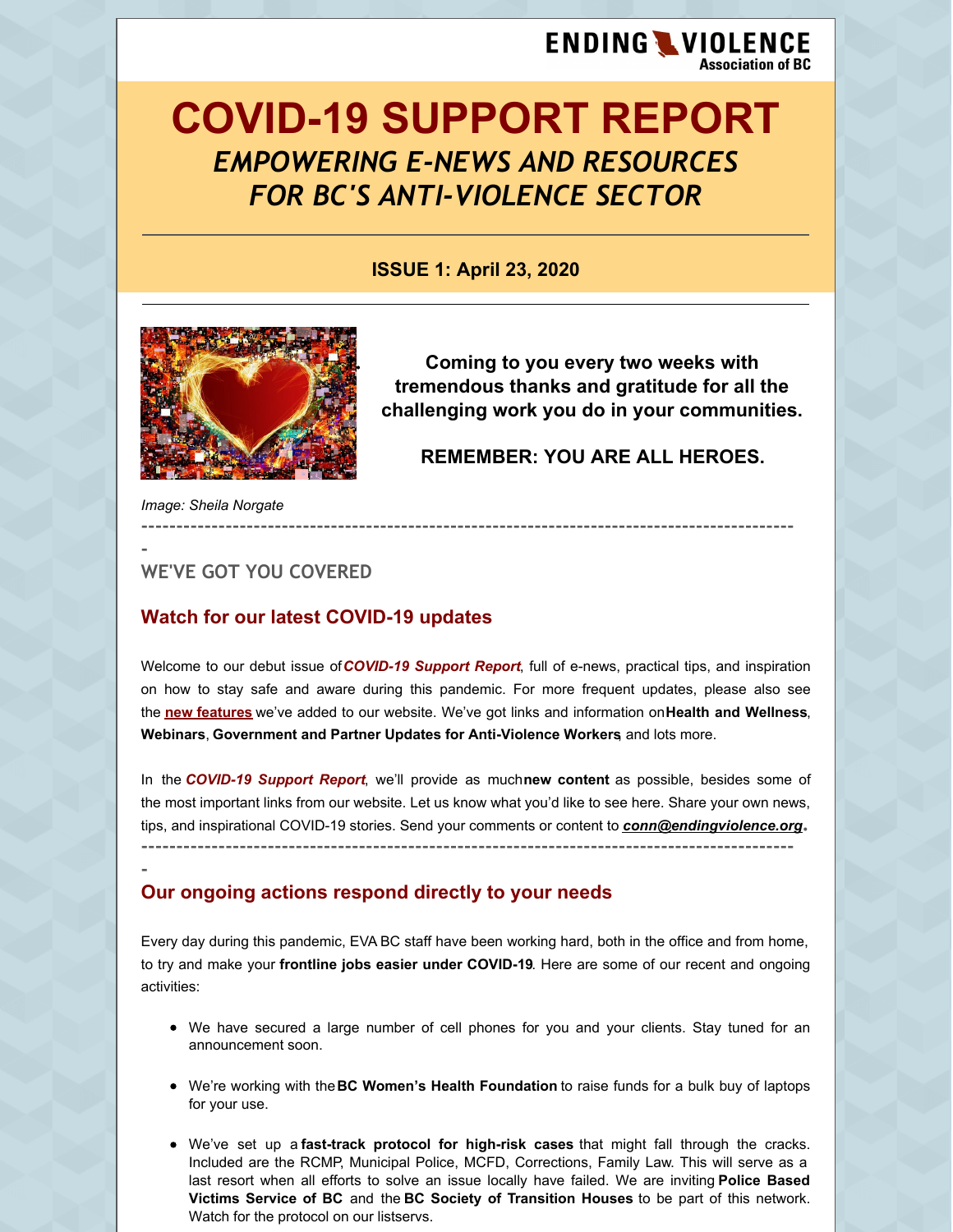- We've written to judges in the**Provincial and Supreme Courts** to give them information on domestic violence risk factors to aid them when considering a case adjournment and release of an offender.
- We've created **five PSAs** to be presented by**BC Lions players** and shared on social media. These are aimed at urging survivors to reach out for support, to encourage potential offenders to seek help, to thank frontline workers (like you!), and to encourage everyone to stay safe and speak up if they are worried about a survivor/victim.
- We're producing a series of **one-pagers** on specific topics you've requested, from*Managing Safety in Your Home During COVID-19* to *Are You Worried About Increased Intimate Partner Violence During COVID-19?*
- We're **working closely with government** and teleconferencing with executive directors, CBVAP staff, STV counsellors, STV outreach and multicultural outreach workers, VAWIR and ICAT chairs, and others.
- We are also in close communication with the**Representative for Children and Youth** related to the needs of vulnerable children and their mothers.

**---------------------------------------------------------------------------------------------**

#### **- UPDATES FOR ANTI-VIOLENCE WORKERS & THE PUBLIC**

#### **Free counselling available**

More than 200 registered psychologists from the**BC Psychological Association** are available to provide f**ree counselling and mental health support** during the pandemic.

To get support, call 604-827-0847 or go online to the **BCPA's [website](https://www.psychologists.bc.ca/)** and fill out a form. The support, launched by University of BC Okanagan psychology professor Lesley Lutes, was originally available only to people in essential services but grew so popular, it's now open to everyone.

**---------------------------------------------------------------------------------------------**

**See** [Global](https://globalnews.ca/news/6824435/b-c-registered-psychologists-mental-health-support-coronavirus/?utm_source=980CKNW&utm_medium=Facebook&fbclid=IwAR26vnKipEsGyiVIcP_QX0azammL5r3p_VIE7-SR6qf4-FRyMYyCA6l7o5g) News story

## **BC SPCA to provide emergency animal boarding and outreach**

The BC SPCA is providing temporary animal boarding support for those **in crisis from domestic and sexual violence**, fire, medical emergencies etc. This includes people admitted to hospital due to COVID-19 who have no other support, such as family, friends, colleagues, to help with animals. **Referrals from health authorities will determine priority**. Animals involved will require 14-day segregation.

The BC SPCA is offering the same support to **homeless individuals exposed to COVID-19** who cannot isolate with their pets, have no other social supports, and who have exhausted all municipal animal services. **Referrals from social agencies will determine priority**. These animals, too, will require 14 day segregation.

The BC SPCA will **distribute pet food and supplies** to vulnerable community members and it plans to provide at-place support for self-isolated people suspected or confirmed of having COVID-19 who have exhausted all other social support options.

For more information about COVID-19 and animals, see**this SPCA [webpage](http://www.spca.bc.ca/covid19-faq)** or contact the BC SPCA **animal helpline** at 1-855-622-7722.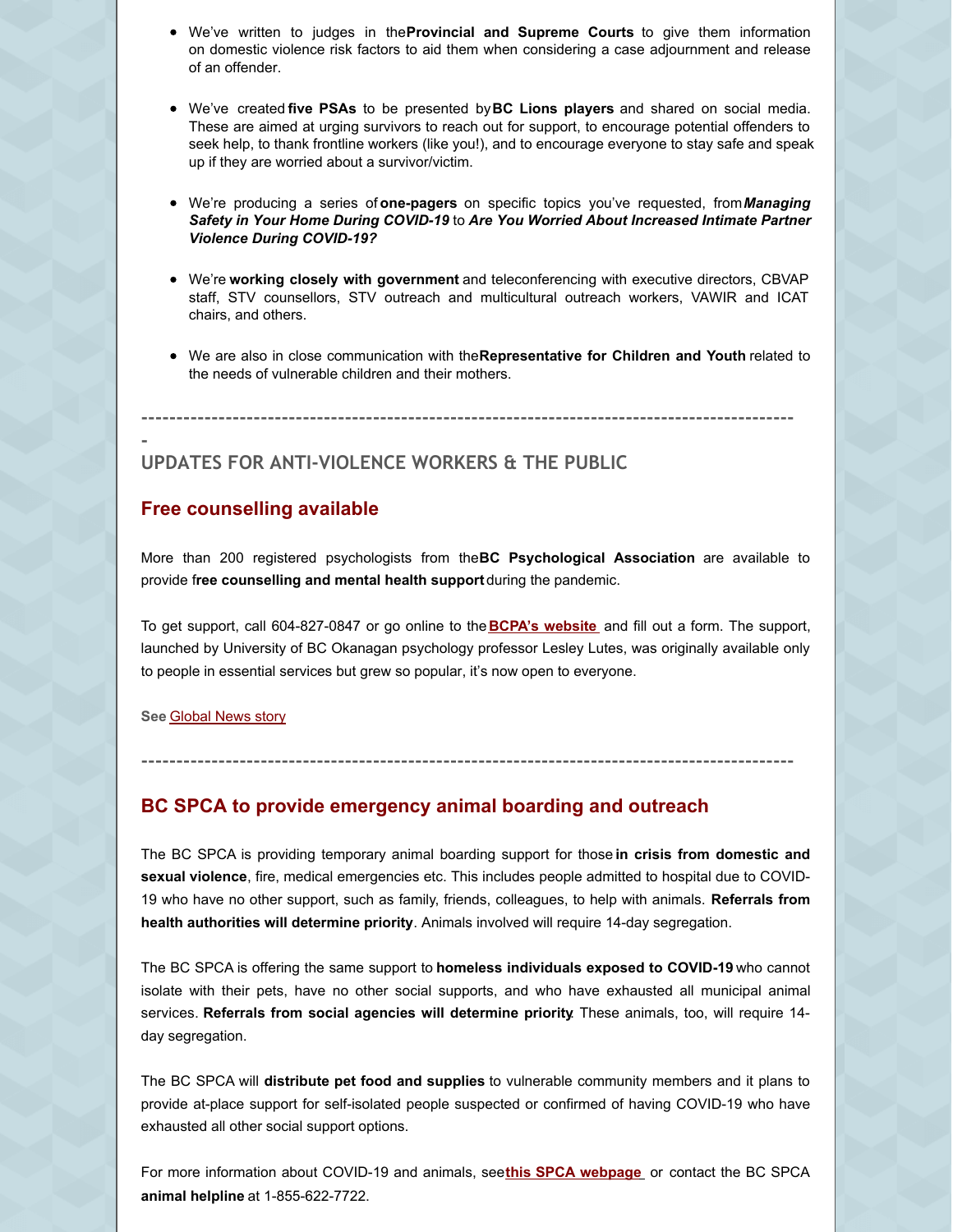# **THE PANDEMIC IN OUR PROVINCE**

#### **Indigenous communities remember smallpox epidemic**

Since early April, the offices of **137 Indigenous Bands** across British Columbia have closed while 44 First Nations have declared states of emergency due to COVID-19. As many communities are located in **rural or isolated areas** with no immediate access to a hospital, they have every reason to take today's pandemic threat seriously.

**---------------------------------------------------------------------------------------------**

"We've heard stories from **the 1918 flu, the smallpox** that simply decimated our nations' communities, some communities seeing a death rate of 90 per cent," says Terry Teegee, Regional Chief of the BC Assembly of First Nations, in a recent Global News report.

See [Global](https://globalnews.ca/news/6796367/bc-first-nations-lockdown-covid-19-indigenous-communities/) News story

# **---------------------------------------------------------------------------------------------**

**-**

**-**

### **Helpful links for Indigenous communities and COVID-19**

The **Government of Canada** provides **[pandemic-related](https://www.sac-isc.gc.ca/eng/1581964230816/1581964277298) information** and a list of links and access to support for Indigenous individuals, communities, and organizations.

The Government of Canada's **[Indigenous](https://www.youtube.com/user/AANDCanada) YouTube account** offers videos on valuable COVID-19 related safety information, stressing the importance of physical distancing. This includes a message from Dr. Tom Wong, the Chief Medical Officer of Public Health at Indigenous Services Canada.

The above information is available in**a variety of [Indigenous](https://www.sac-isc.gc.ca/eng/1583781906998/1583781926813) languages.** Internet users can choose from Mohawk dialects and Michif Cree to Inuktitut and others.

A variety of **fact sheets about [COVID-19](https://www.sac-isc.gc.ca/eng/1586548069915/1586548087539#s2)**, aimed at **northern and Indigenous partners**, such as the Assembly of First Nations, focuses on meeting people's basic needs, creating community awareness, and the **safety of the whole community**, including the environment and those incarcerated. The information gives distinct attention to populations directly impacted by the virus such as **elders and people living with pre-existing conditions**.

**[COVID-19](https://www.ubcic.bc.ca/covid_19_in_prisons_stands_to_be_a_death_sentence_for_overincarcerated_indigenous_peoples) in prisons** stands to be a death sentence for over-incarcerated Indigenous peoples, charges the **BC First Nations Justice Council**.

The BC First Nations Justice Council reinforces that the**rights of [Indigenous](https://www.ubcic.bc.ca/indigenous_peoples_rights_must_be_respected_during_covid_19) people** must be respected during COVID-19.

**---------------------------------------------------------------------------------------------**

**-**

#### **GOVERNMENT ROUND-UP**

#### **BC Government assures safe space anywhere in BC**

Mitzi Dean, **BC's Parliamentary Secretary for Gender Equality**, offers this reassurance to people experiencing gender-based violence during the pandemic: "We know that **social isolation** is making life harder for women and children who live in unstable or violent situations. If you reach out for help, we will make sure there is **a safe space** during this emergency –**no matter where you live in BC**."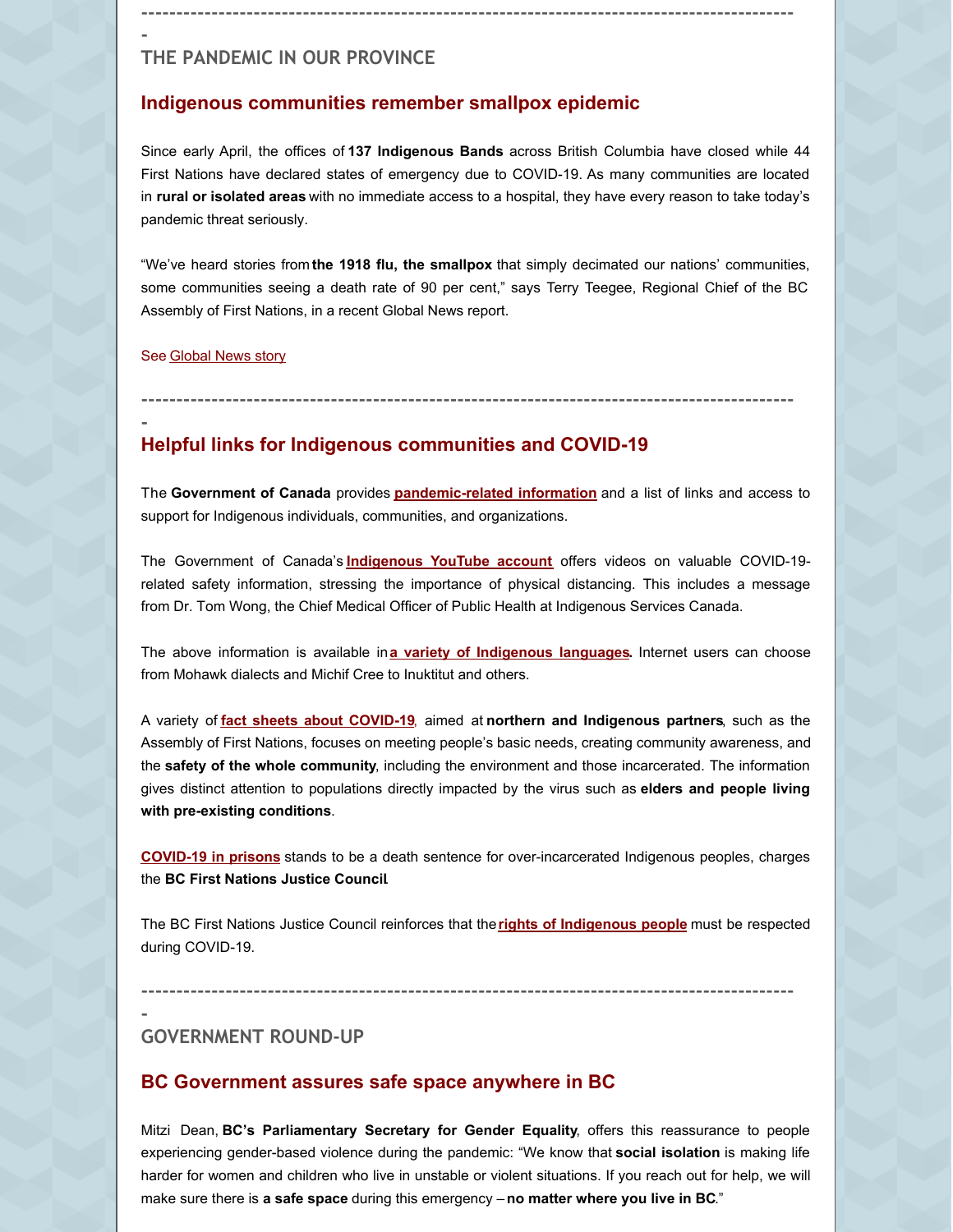She notes that**BC Housing** is working with partner organizations to support women and children who would otherwise be trapped at home in dangerous situations. If you or someone you know is experiencing violence or abuse, please contact **VictimLinkBC** at 1-800-563-0808 or **by [emai](mailto:VictimLinkBC@bc211.ca)l.** This service is available 24/7 with support in multiple languages.

**---------------------------------------------------------------------------------------------**

#### See BC [Government](https://news.gov.bc.ca/releases/2020FIN0020-000656) news story

**-**

**--**

#### **Self-assessment to safety tips, all in one place**

The **Government of Canada** has a **[comprehensive](https://www.canada.ca/en/public-health/services/diseases/coronavirus-disease-covid-19.html) web page** devoted to COVID-19. If you think you have symptoms, **an online self-assessment** is available. You'll find information about non-medical masks and face coverings, safety and security tips, travel, an **interactive case map and data**, and a focus on vulnerable groups from health professionals to Indigenous communities. The content is clear and concise with many helpful links. Check it out.

**---------------------------------------------------------------------------------------------**

## **Federal and provincial emergency funding support**

During this time of layoffs, **financial crises and uncertainty**, it has been a challenge for both individuals and small businesses to learn the changing eligibility rules for **emergency government funding**. Whether it's **provincial or federal assistance**, there are so many different websites to source out and the information can be confusing. We keep hearing new announcements.

That's why we've provided this **list of provincial and federal [government](https://files.constantcontact.com/5a41096f001/d991cd07-2a33-421e-9873-99615c628592.pdf) links**, all in one place, to make your search easier. Thank you to DMCL Chartered Professional Accountants for compiling most of this information.

**---------------------------------------------------------------------------------------------**

**--**

#### **STAY AWARE WITH WEBINARS**

#### **Help your children play and communicate better**

During COVID-19, **self-isolation with children** can be a daily challenge for parents, especially for families impacted by trauma, past or present. During the pandemic, many counsellors are providing **free online services** such as webinars.

One choice on YouTube is **Parent Coaching Through [Telehealth](https://www.youtube.com/watch?v=ZuaCS19djPw)** with Brooke Ingersoll and Anna Dvortcsak**.** This 1.5-hour session with the creators of**Project ImPACT** offers an evidence-based approach that combines **behavioural and developmental strategies** to boost children's social communication and play skills during daily activities.

For links to more webinars, see EVA BC's**[featured](https://endingviolence.org/need-help/important-covid-19-updates-from-eva-bc/) website section**.

**---------------------------------------------------------------------------------------------**

**--**

**THE WELLNESS WINDOW**

#### **Acknowledge historical impact of trauma on First Nations**

The **First Nations Health Authority** (FNHA) provides a validating message from Dr. Nel Wieman, its Senior Medical Officer, Mental Health and Wellness. She notes: "First Nations people have a history of suffering **adverse health impacts due to infectious disease**. Due to the historical, intergenerational, and contemporary trauma that many First Nations individuals live with, t**he pandemic can also be a**